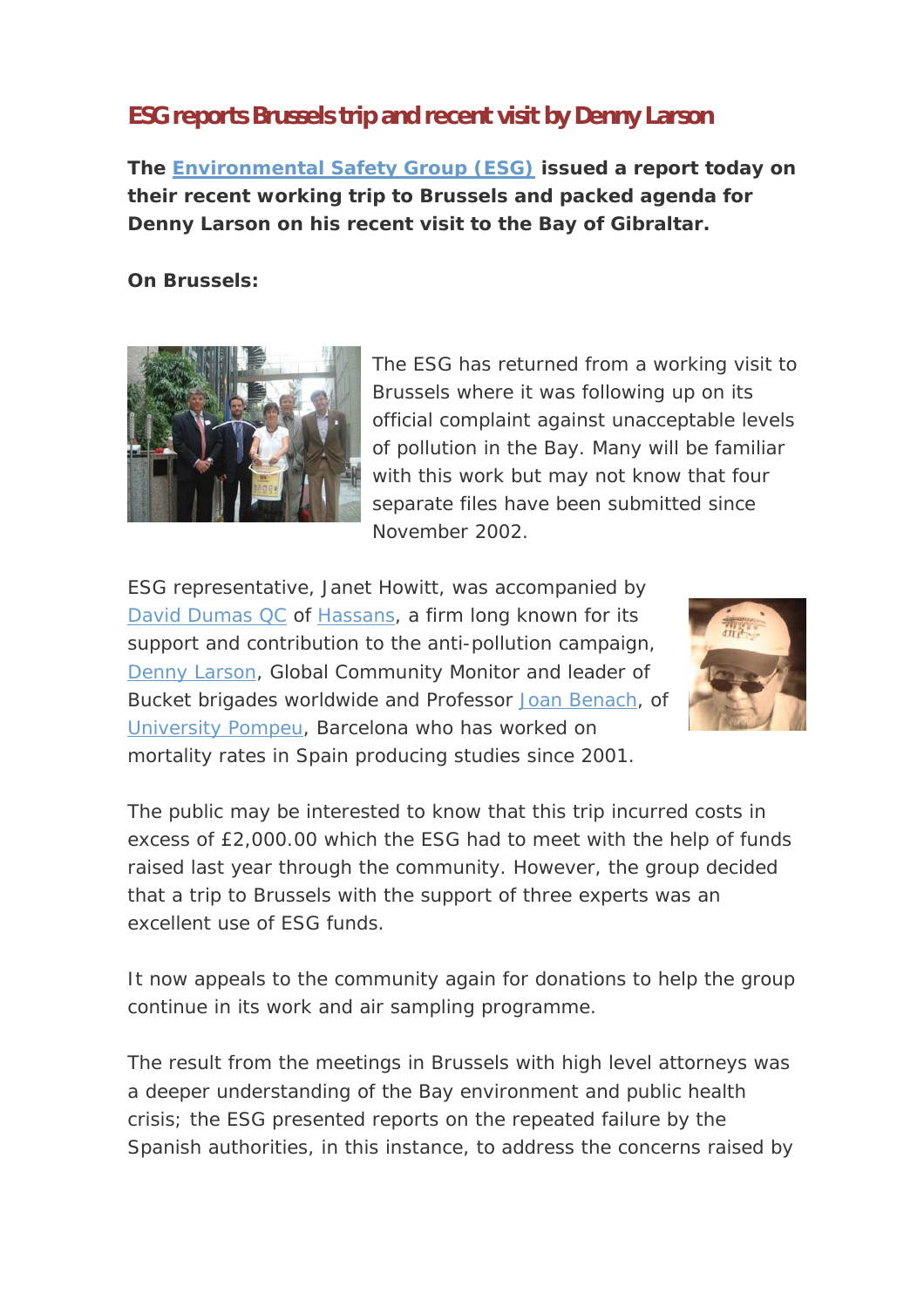communities on both sides of the border that environmental protection is not being practised, and certainly not to EU norms and standards.

The ESG had filed a complaint directly with the charge that benzene emissions, particularly fugitive emissions (ie not from the stack), were not being controlled or monitored. This charge has been taken up by the EC legal department who has requested Spain to comply immediately with its directive 2000/69, on providing benzene monitoring data to the public. The deadline for Spain to respond is the 19th July.

The Commission lawyers also advised the team to contact the **European** Parliament who would likely take up this issue on a cross border basis, with existing material. This is now underway. Furthermore, action at criminal court level was also suggested, this is also being looked at by the groups' legal adviser, David Dumas.



Back in the Bay the BBB joined Denny Larso n in giving presentations again reiterating how bucket sampling can help active campaigns. (see photos)

## **Public Meetings in Gibraltar and Spain**

The public meetings held on the 4th and 5th of July gave the communities a chance to hear, firsthand, a bout the outcome of the EC lo bbying and an update on where the campaign to reduce pollution goes from here.



The ESG knows that many people in Gibraltar and Spain care deeply about these issues with many also affected directly through illness or loss of family members.

The group wishes therefore to inform those who did not attend the meetings that real progress and real work is being done by the campaigners and that the fight is far from over.